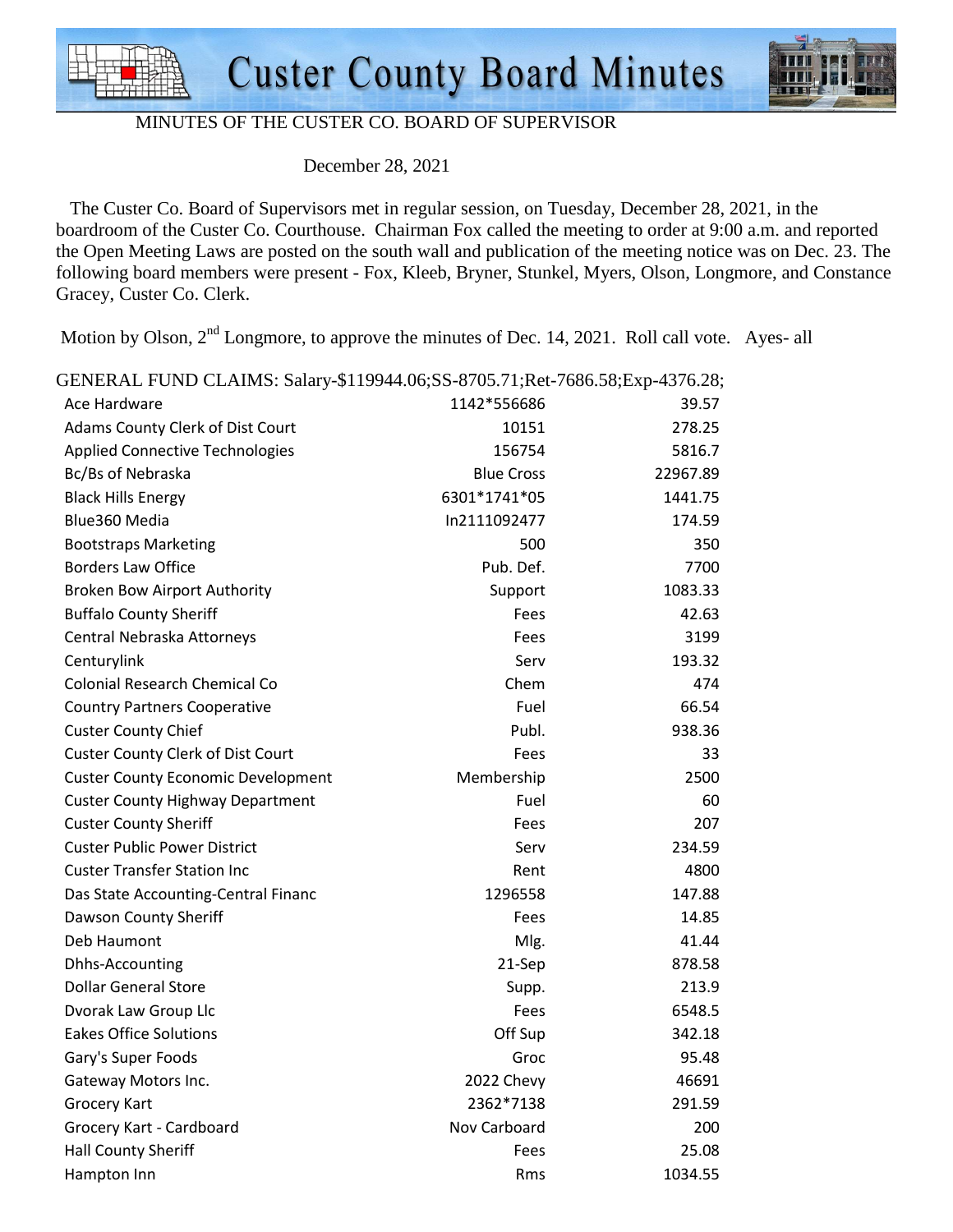# **Custer County Board Minutes**



| <b>Healing Hearts &amp; Families</b> | Grant       | 14061.98 |
|--------------------------------------|-------------|----------|
| Howard County Sheriff's Office       | Fees        | 39.24    |
| Ideal Linen/Bluffs                   | 440958      | 42       |
| Jefferson County Sheriff             | Fees        | 19       |
| <b>Kirk Foster</b>                   | Mlg.        | 47.15    |
| Lancaster County Sheriff             | Fees        | 24.59    |
| <b>Madison County Sheriff</b>        | Fees        | 19.65    |
| Marsh Law Office                     | Fees        | 886      |
| Mayer, Burns & Koening               | Fees        | 580      |
| Microfilm Imaging Systems Mis        | 87709       | 98       |
| Mid-Iowa Solid Waste Equipment Co    | 55614       | 1666.67  |
| Mips Inc                             | Prog.       | 4562.66  |
| Ne County Court Association          | Fee         | 5        |
| Ne District Court Clerks Asso        | Reg.        | 50       |
| Ne Health and Human Services         | St. Instit. | 180      |
| Ne Public Health Environmental Lab   | 546613      | 210      |
| Nicole Witthuhn                      | Mlg.        | 78.4     |
| O'brien's Hardware                   | Parts       | 68.98    |
| Officenet                            | Off Sup     | 1212.11  |
| Peterson Legal Services Pc Llo       | Fees        | 1890     |
| Pitney Bowes Inc                     | Pstge       | 441.65   |
| <b>Platte Valley Communications</b>  | 120121015   | 275      |
| <b>Quill Corporation</b>             | 21362693    | 11.79    |
| Sandhills Weed Management Area       | 2370        | 200      |
| Secretary Of State                   | Bk          | 20       |
| Sennett Duncan Jenkins & Wickham     | Fees        | 1279.17  |
| Sikyta Law Office Llc                | Fees        | 1029.55  |
| Smpc                                 | 1399        | 1640     |
| <b>Syndicate Publishing</b>          | Publ.       | 112.96   |
| Tabbi Seevers                        | Mlg         | 66.3     |
| <b>Thomson Reuters - West</b>        | 6145480969  | 444.05   |
| <b>Trotter Service</b>               | Cussh       | 2725.38  |
| Trotters Whoa & Go West              | Fuel        | 222.66   |
| <b>Troy Schauda</b>                  | Mlg.        | 28       |
| University Of Nebraska               | Svcs fee    | 1.52     |
| Us Postal Service                    | Pstge       | 1962.5   |
| <b>Verizon Wireless</b>              | Serv        | 360.09   |
| <b>Village Uniform</b>               | 535282      | 22.34    |
| W Bar Fire Extinguishers Llc         | Ext. maint. | 416.5    |
| Wenquist Inc.                        | Parts       | 62.98    |
| Woods & Aitken                       | Fees        | 3000     |
| Wroblewski & Gawrych Law Office Llc  | Fees        | 1550     |
| Wynne Sterner                        | Mlg.        | 23.52    |

Motion by Myers, 2<sup>nd</sup> Kleeb, to approve the General Fund claims. Roll call vote. Ayes-all

ROAD FUND CLAIMS: Salary-\$63219.80;SS-4647.56;Ret-4221.75;Exp-4000.00;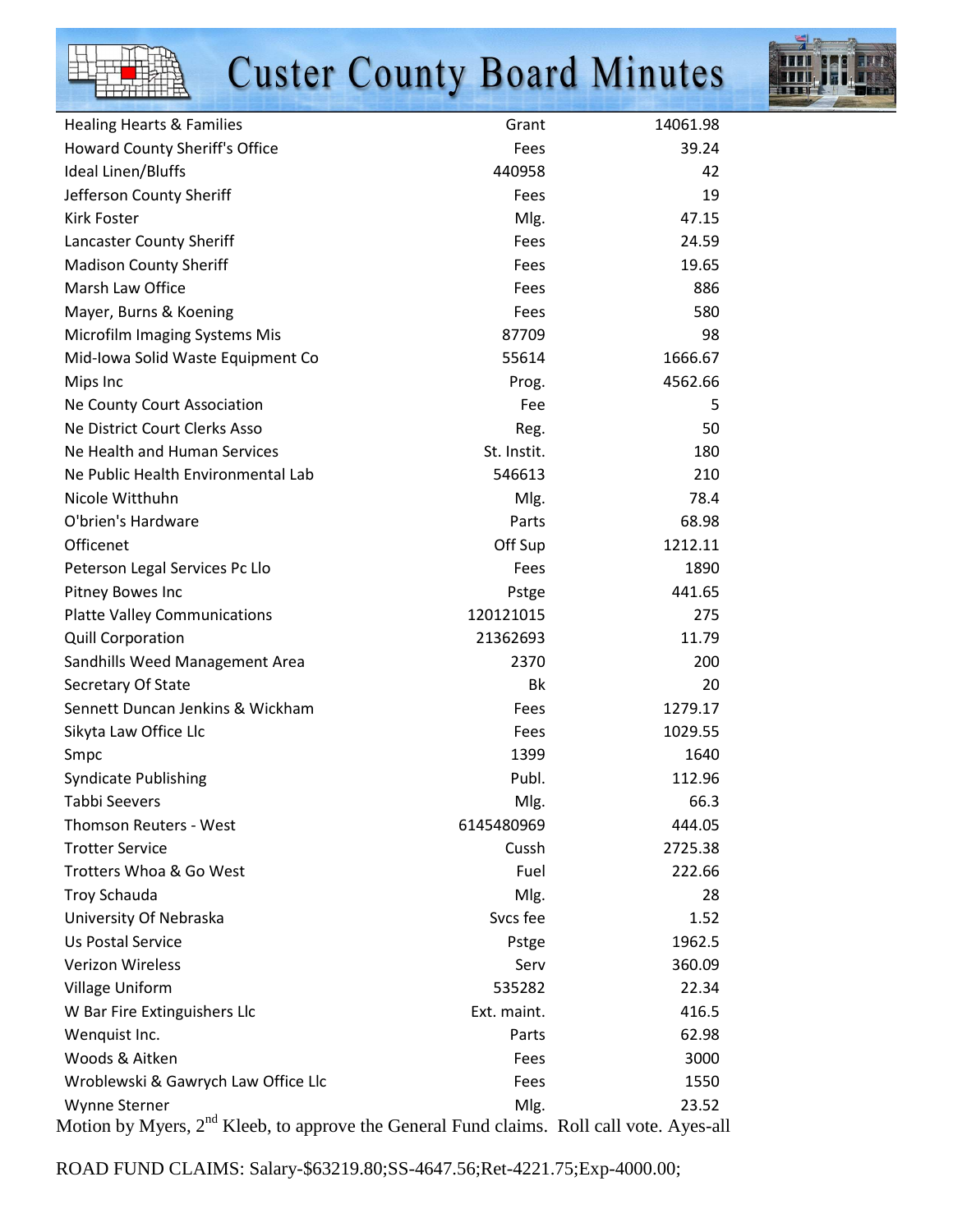

| Ace Machine Shop & Sales                                                                                                                                                                                                                                                                                                                                       | 5281        | 139                                |
|----------------------------------------------------------------------------------------------------------------------------------------------------------------------------------------------------------------------------------------------------------------------------------------------------------------------------------------------------------------|-------------|------------------------------------|
| <b>Akrs Equipment</b>                                                                                                                                                                                                                                                                                                                                          | Equip rep.  | 931.12                             |
| <b>Barco Municipal Products</b>                                                                                                                                                                                                                                                                                                                                | 242207      | 980                                |
| Bc/Bs of Nebraska                                                                                                                                                                                                                                                                                                                                              | Prem.       | 17167.73                           |
| Callaway True Value                                                                                                                                                                                                                                                                                                                                            | B238777     | 125.21                             |
| Carquest Of Broken Bow                                                                                                                                                                                                                                                                                                                                         | 233264      | 4655.54                            |
| Chris Jacobsen                                                                                                                                                                                                                                                                                                                                                 | Exp         | 30                                 |
| <b>Colonial Research Chemical Co</b>                                                                                                                                                                                                                                                                                                                           | Chem        | 233.14                             |
| <b>Cooperative Producers</b>                                                                                                                                                                                                                                                                                                                                   | Fuel        | 4137.45                            |
| <b>Custer County Clerk</b>                                                                                                                                                                                                                                                                                                                                     | Pstge       | 37.63                              |
| Garrett Tires, Treads & Appliances                                                                                                                                                                                                                                                                                                                             | 70012594    | 9217.2                             |
| <b>Island Supply Welding Company</b>                                                                                                                                                                                                                                                                                                                           | 256275      | 29.33                              |
| K Jacobsen Services                                                                                                                                                                                                                                                                                                                                            | 21-Dec      | 525                                |
| <b>Kaco Supplies</b>                                                                                                                                                                                                                                                                                                                                           | 6575        | 1076.91                            |
| Mainelli Wagner & Associates, Inc.                                                                                                                                                                                                                                                                                                                             | Contr.      | 20485                              |
| <b>Martin Marietta</b>                                                                                                                                                                                                                                                                                                                                         | Eng.        | 5819.24                            |
| Mips Inc                                                                                                                                                                                                                                                                                                                                                       | Prog.       | 186.72                             |
| Nebraska Truck Center                                                                                                                                                                                                                                                                                                                                          | 197663      | 1942.5                             |
| New Pig Corp                                                                                                                                                                                                                                                                                                                                                   | 23506089-00 | 543.77                             |
| Nmc Exchange Llc Ne Machinery Co                                                                                                                                                                                                                                                                                                                               | 1016355     | 3762.95                            |
| O'brien's Hardware                                                                                                                                                                                                                                                                                                                                             | 180070      | 20.47                              |
| Officenet                                                                                                                                                                                                                                                                                                                                                      | Off Sup     | 91.33                              |
| Orscheln Farm and Home--Road                                                                                                                                                                                                                                                                                                                                   | 23192       | 212.87                             |
| Ross Electric Inc                                                                                                                                                                                                                                                                                                                                              | 9526        | 196.27                             |
| S & L Sanitary                                                                                                                                                                                                                                                                                                                                                 | Trash       | 27                                 |
| Safelite Fulfillment Inc                                                                                                                                                                                                                                                                                                                                       | 303800      | 269.97                             |
| <b>Sandhills Motors</b>                                                                                                                                                                                                                                                                                                                                        | 4925        | 966.81                             |
| Sargent Pipe Company                                                                                                                                                                                                                                                                                                                                           | 0059538-In  | 2587.14                            |
| <b>Titan Machinery</b>                                                                                                                                                                                                                                                                                                                                         | 16446261    | 109.9                              |
| <b>Trotter Service</b>                                                                                                                                                                                                                                                                                                                                         | Bol 1282454 | 22285                              |
| Weathercraft Company of North Platt                                                                                                                                                                                                                                                                                                                            | 5758        | 218.5                              |
| Wenquist Inc.                                                                                                                                                                                                                                                                                                                                                  | 304346      | 1166.4                             |
| Yant Equipment Company Inc.<br>$\mathbf{r}$ $\cdot$ $\mathbf{r}$ $\mathbf{r}$ $\mathbf{r}$ $\mathbf{r}$ $\mathbf{r}$ $\mathbf{r}$ $\mathbf{r}$ $\mathbf{r}$ $\mathbf{r}$ $\mathbf{r}$ $\mathbf{r}$ $\mathbf{r}$ $\mathbf{r}$ $\mathbf{r}$ $\mathbf{r}$ $\mathbf{r}$ $\mathbf{r}$ $\mathbf{r}$ $\mathbf{r}$ $\mathbf{r}$ $\mathbf{r}$ $\mathbf{r}$ $\mathbf{r}$ | C01011171   | 691.15<br>$\cdots$<br>$73.11$ $11$ |

Motion by Olson, 2<sup>nd</sup> Stunkel, to approve the Communications Fund claims. Roll call vote. Ayes-all

COMMUNICATIONS FUND CLAIMS: Salary-\$9104.19;SS-681.50;Ret-614.54;

| Prem. | 2697.72 |
|-------|---------|
| Serv  | 504.69  |
| Serv  | 117.52  |
| Prog. | 436     |
|       |         |

Motion by Stunkel, 2<sup>nd</sup> Bryner, to approve the Communications Fund claims. Roll call vote. Ayes-all

DEEDS PRESERVATION and MODERNIZATON FUND CLAIMS: Salary-\$331.25;SS-25.34; Motion by Bryner, 2<sup>nd</sup> Stunkel, to approve the Deeds P&M Fund claims. Roll call vote. Ayes-all